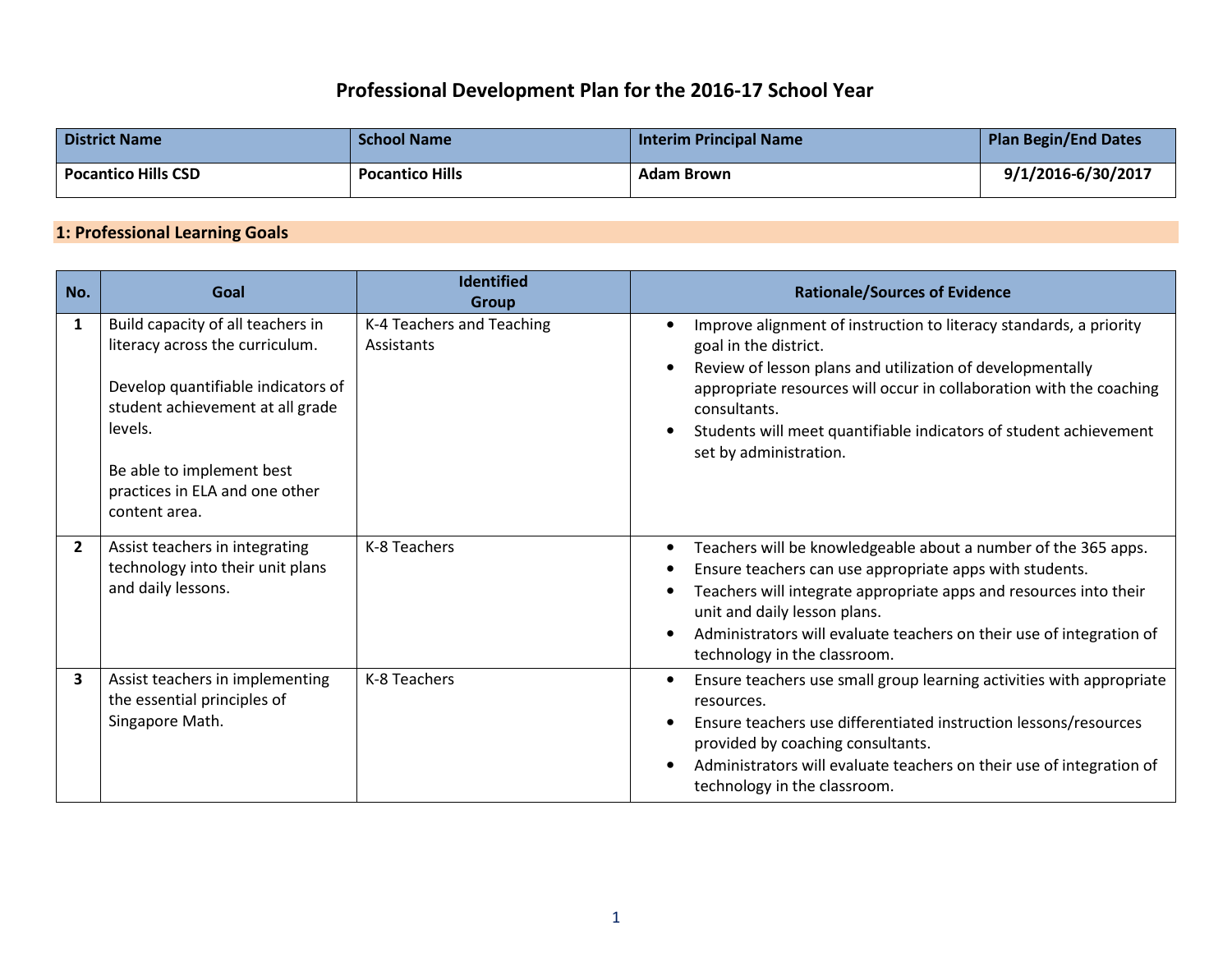| 4 | Enable teachers to explore<br>innovations as depicted in the<br>standards of the Common Core,<br>specifically the alignment of<br>science, math, and technology<br>with other disciplinary areas.<br>Enable teachers to attend<br>important BOCES professional<br>development workshops that<br>emphasize special education,<br>English Language Learners, the<br>NYS standards, the Common Core,<br>and positive discipline protocols. | K-8 Teachers    | Teachers will share their learnings with their colleagues in a Faculty<br>Meeting/Seminar format.<br>Teachers will team teach new learnings, as anticipated.<br>Faculty Meetings will highlight new learnings evidenced by<br>innovations.<br>Teachers will be encouraged to try new learnings with their<br>students; and will be observed one out of the two observations<br>completed by administration.                                           |
|---|-----------------------------------------------------------------------------------------------------------------------------------------------------------------------------------------------------------------------------------------------------------------------------------------------------------------------------------------------------------------------------------------------------------------------------------------|-----------------|-------------------------------------------------------------------------------------------------------------------------------------------------------------------------------------------------------------------------------------------------------------------------------------------------------------------------------------------------------------------------------------------------------------------------------------------------------|
| 5 | Enable teachers to pursue<br>developmentally appropriate<br>learning principles, in alignment<br>with goals from curricular areas.<br>Assist teachers in setting up<br>learning centers that are<br>developmentally appropriate and<br>in alignment with district<br>curricula.                                                                                                                                                         | PreK-2 teachers | There will be a significant change in the classrooms' configuration<br>that will display developmentally appropriate placement of learning<br>centers.<br>There will be a noticeable increase in the use of small group<br>learning vs. whole group learning via administrator walk-thrus and<br>evaluations.<br>Teachers will be actively engaged with students in these centers nd<br>will be noted during administrative observations/evaluations. |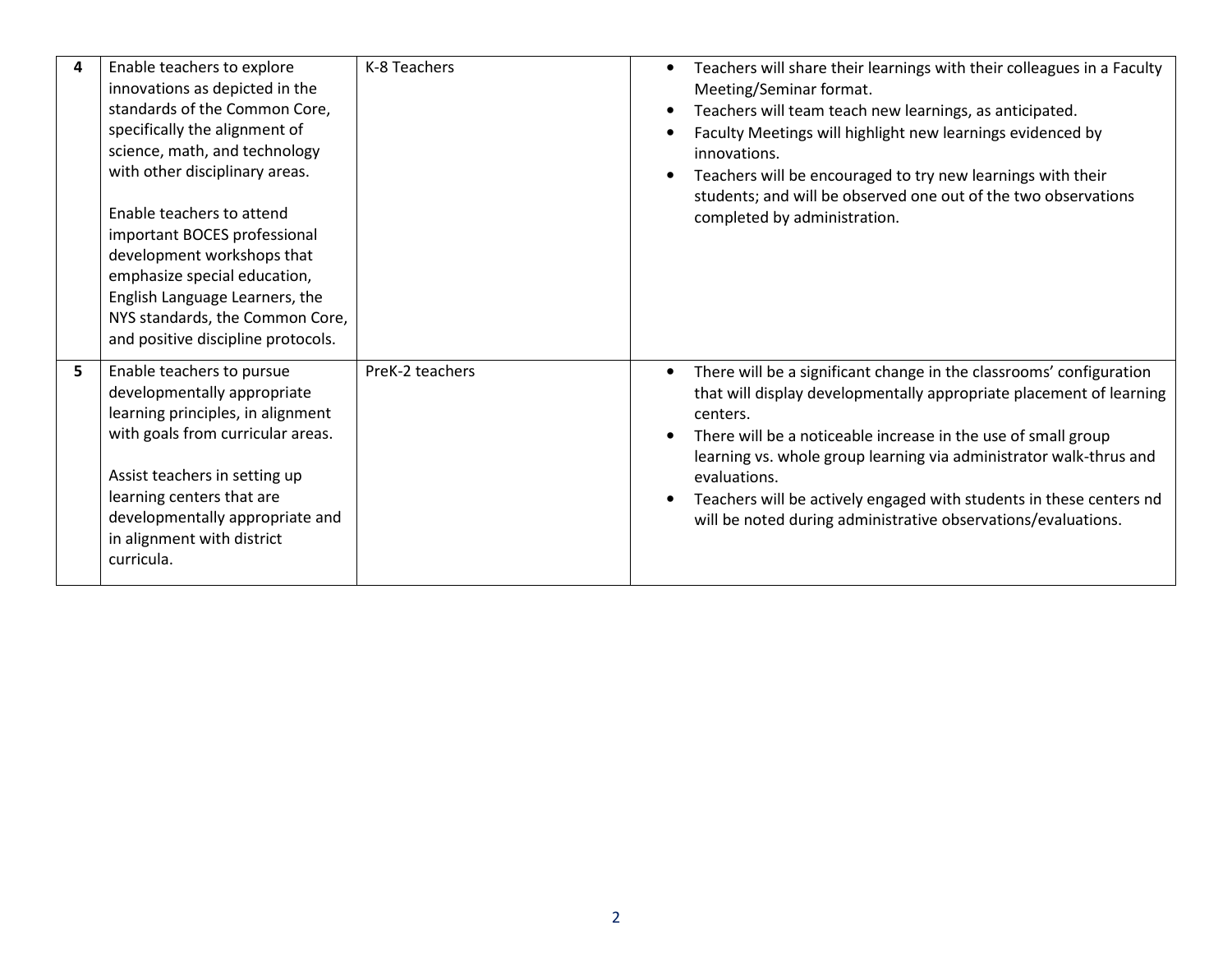## **2: Professional Learning Activities**

| <b>PL</b><br>Goal<br>No. | <b>Initial Activities</b>                                                                                                                                                                                                                                                                                                                                                                            | <b>Follow-up Activities</b><br>(as appropriate)                                                                                                                                                                                                                                                                                                                                                                                                           |
|--------------------------|------------------------------------------------------------------------------------------------------------------------------------------------------------------------------------------------------------------------------------------------------------------------------------------------------------------------------------------------------------------------------------------------------|-----------------------------------------------------------------------------------------------------------------------------------------------------------------------------------------------------------------------------------------------------------------------------------------------------------------------------------------------------------------------------------------------------------------------------------------------------------|
| $\mathbf{1}$             | • Literacy coaches will provide training for all teachers in unpacking<br>and aligning literacy standards.<br>• All teachers will align instructional units with the literacy standards<br>learned.                                                                                                                                                                                                  | • Teachers will invite the literacy coaches to critique their aligned<br>instructional units.<br>• In collaborative teams, teachers will create common lessons that will<br>illustrate best practices.<br>• Teachers will implement aligned lessons and assessments and<br>continually refine them in their respective teams.<br>Literacy coaches will continue to support teachers in the<br>$\circ$<br>application of learning to practice.             |
| $\overline{2}$           | Technology coaches will provide training for all teachers in<br>understanding and being able to use 365 Apps.<br>Technology coaches will assist teachers in integrating<br>technology into a lesson of their choice.<br>Technology coaches will co-teach with teachers to ensure the<br>$\bullet$<br>implementation of the technology rich lessons across the<br>curriculum.                         | • Teachers will invite the technology coaches to critique their aligned<br>instructional units.<br>• In collaborative teams, teachers will create common lessons that will<br>illustrate best practices.<br>• Teachers will implement aligned lessons and assessments and<br>continually refine them in their respective teams.<br>o Technology coaches will continue to support teachers in the<br>application of learning to practice.                  |
| 3                        | Singapore Math coaches will provide training for all new<br>$\bullet$<br>teachers and those needing differentiated instruction.<br>Singapore Math coaches will co-teach with teachers to ensure<br>$\bullet$<br>that differentiation exists in the lessons.                                                                                                                                          | • Teachers will invite the Singapore Math coaches to critique their aligned<br>instructional units.<br>• In collaborative teams, teachers will create common lessons that will<br>illustrate best practices.<br>• Teachers will implement aligned lessons and assessments and<br>continually refine them in their respective teams.<br>Singapore Math coaches will continue to support teachers in<br>$\circ$<br>the application of learning to practice. |
| Δ                        | Teachers will share their learnings with their colleagues in a<br>$\bullet$<br>Faculty Meeting/Seminar format.<br>Teachers will team teach new learnings, as anticipated.<br>$\bullet$<br>Faculty Meetings will highlight new learnings evidenced by<br>$\bullet$<br>innovations. Teachers will be encouraged to try new learnings<br>with their students, under the observations of administrators. | • The second faculty meeting of the month will be devoted to these new<br>learnings.<br>• Teachers may volunteer to work together on new learnings.<br>• Administrators will select at least one out of the three observations to<br>observe a new learning a teacher would like to highlight in his/her<br>lesson.                                                                                                                                       |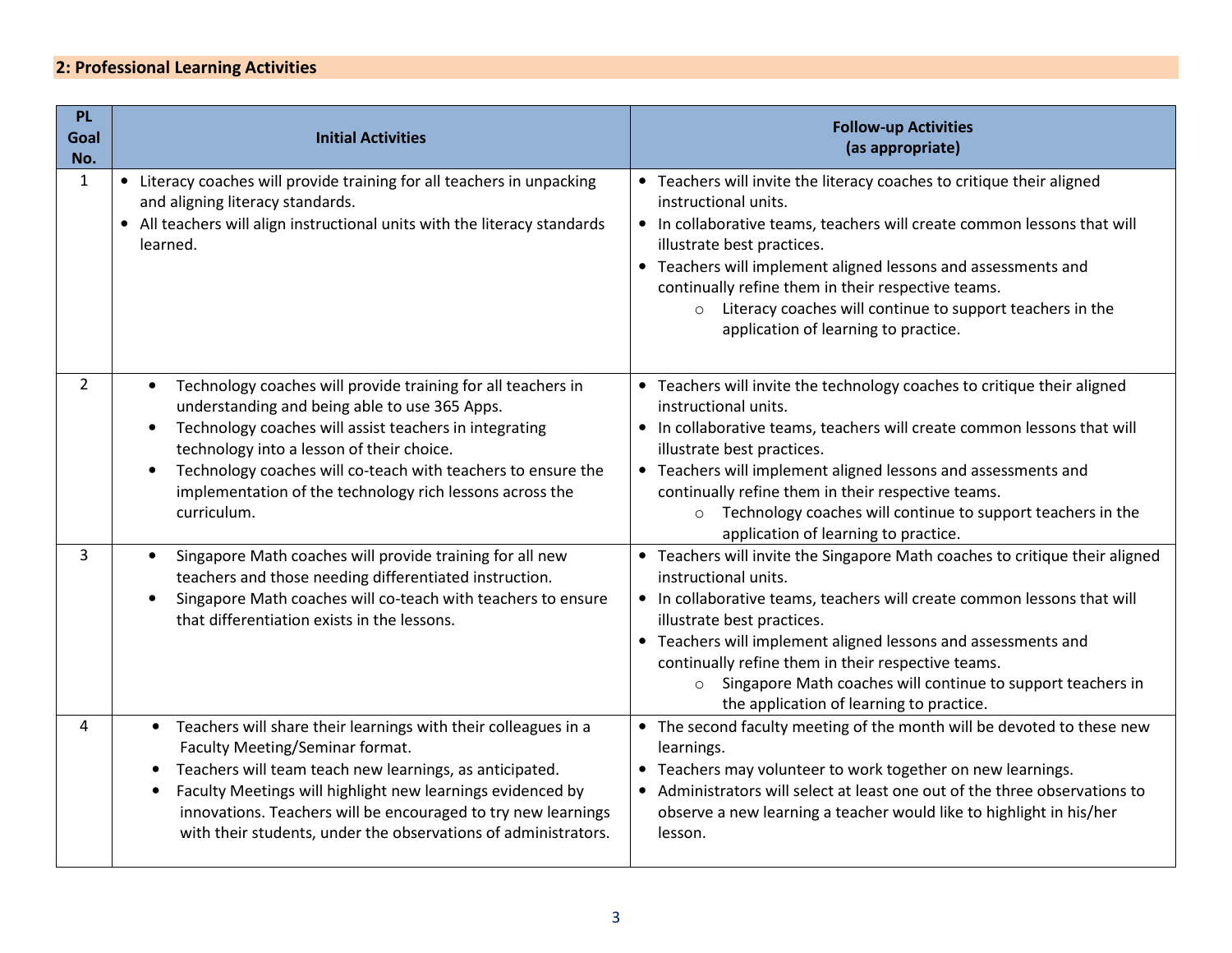|  | There will be a significant change in the classrooms<br>configuration that will display developmentally appropriate<br>placement of learning centers.<br>There will be a noticeable increase in the use of small group<br>$\bullet$<br>learning vs. whole group learning via administrator walk-thrus<br>and evaluations. | Administrators and consultants will assist teachers in changing the<br>configuration of their classrooms to encourage more active learning<br>centers for children.<br>Administrators will note an increase in small group centers during walk-<br>thrus, PreK-1st.<br>Administrators will evaluate the number and type of developmentally<br>appropriate centers teachers design and implement, PreK-1 <sup>st</sup> . |
|--|---------------------------------------------------------------------------------------------------------------------------------------------------------------------------------------------------------------------------------------------------------------------------------------------------------------------------|-------------------------------------------------------------------------------------------------------------------------------------------------------------------------------------------------------------------------------------------------------------------------------------------------------------------------------------------------------------------------------------------------------------------------|
|--|---------------------------------------------------------------------------------------------------------------------------------------------------------------------------------------------------------------------------------------------------------------------------------------------------------------------------|-------------------------------------------------------------------------------------------------------------------------------------------------------------------------------------------------------------------------------------------------------------------------------------------------------------------------------------------------------------------------------------------------------------------------|

## **3: Essential Resources**

| <b>PL</b><br>Goal<br>No. | <b>Resources</b>                                                                                                                                                                                                                                                                                                                                                                                    | <b>Other Implementation Considerations</b>                                         |
|--------------------------|-----------------------------------------------------------------------------------------------------------------------------------------------------------------------------------------------------------------------------------------------------------------------------------------------------------------------------------------------------------------------------------------------------|------------------------------------------------------------------------------------|
|                          | Gravity Goldberg to provide three SCD to K-4 and then 5-8 teachers<br>providing training and follow-up support.<br>Six teacher PD days dedicated to training and alignment work.<br>Dedicated time for collaborative teams to refine aligned lessons and<br>$\bullet$<br>assessments.<br>Funding for appropriate resources and materials.<br>Approximate Cost: \$21,000 but qualifies for BOCES Aid | Coaches from Gravity's Company<br>Selection of appropriate resources and materials |
| $\overline{2}$           | Qualified trainers to provide Microsoft 365 trainings.<br>$\bullet$                                                                                                                                                                                                                                                                                                                                 | Availability of administrators to support teachers.<br>$\bullet$                   |
|                          | Time for teachers to participate in trainings.                                                                                                                                                                                                                                                                                                                                                      | Administrators advise teachers on needed revisions to lessons.                     |
|                          | Funding for substitutes so teachers can attend training.                                                                                                                                                                                                                                                                                                                                            | • Interventions for struggling teachers.                                           |
|                          | Approximate Cost: \$20,000                                                                                                                                                                                                                                                                                                                                                                          |                                                                                    |
| 3                        | Qualified trainer to provide Singapore Math trainings.                                                                                                                                                                                                                                                                                                                                              | • Availability of administrators to support teachers.                              |
|                          | Time for teachers to participate in trainings.                                                                                                                                                                                                                                                                                                                                                      | Administrators advise teachers on needed revisions to lessons.                     |
|                          | Funding for substitutes so teachers can attend training.                                                                                                                                                                                                                                                                                                                                            | Interventions for struggling teachers.                                             |
|                          | Funding for appropriate resources and materials.                                                                                                                                                                                                                                                                                                                                                    | Selection of appropriate resources and materials.                                  |
|                          | Approximate Cost: \$16,000                                                                                                                                                                                                                                                                                                                                                                          |                                                                                    |